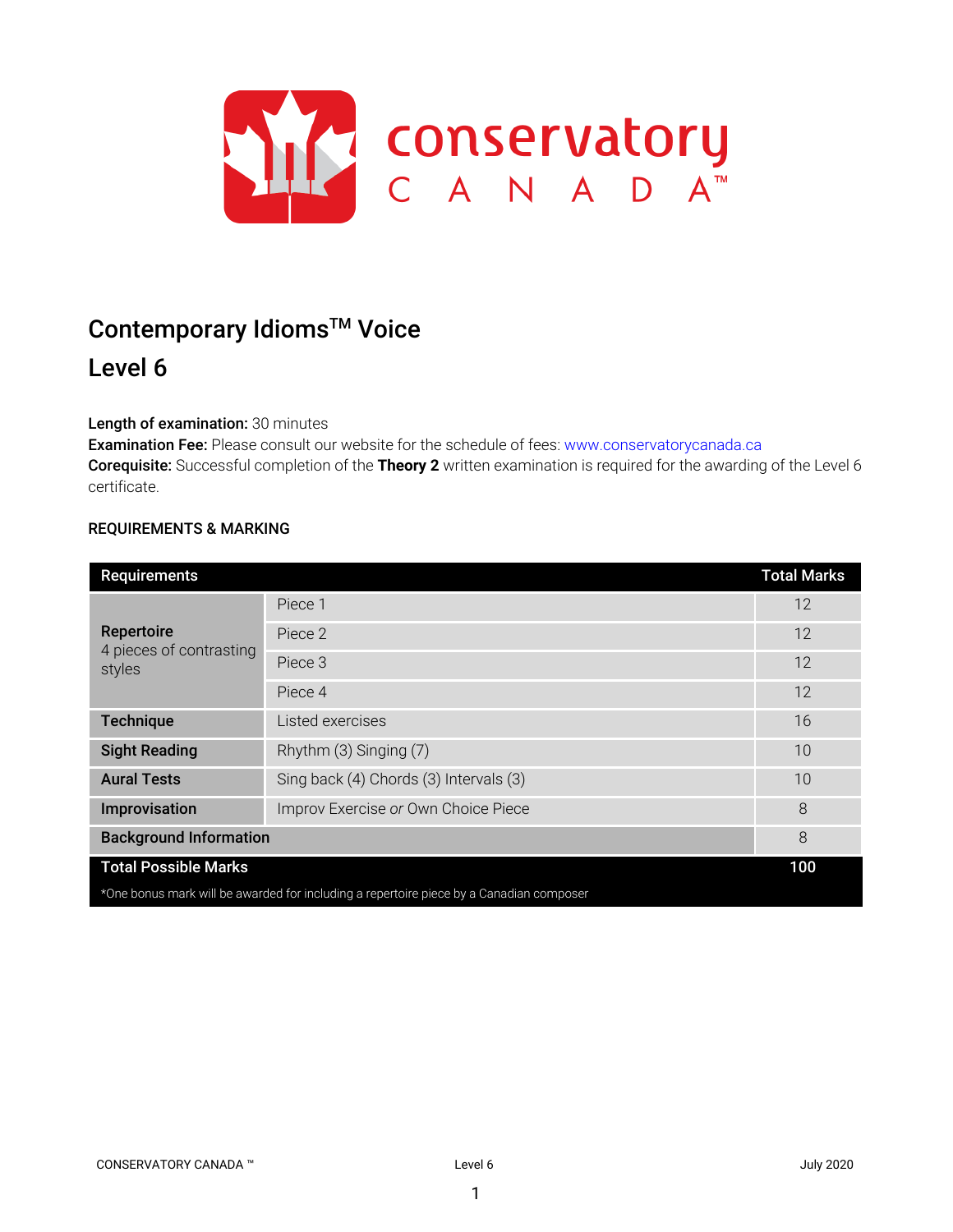# **REPERTOIRE**

- Candidates are required to perform FOUR pieces from the Repertoire List, contrasting in key, tempo, mood and subject. Your choices must include at least two different composers. All pieces must be sung from memory and may be transposed to suit the compass of the candidate's voice.
- One of the repertoire pieces may be chosen from any level higher.
- The Repertoire List is updated regularly to include newer music, and is available for download on the CI Voice page.
- Due to time and space constraints, Musical Theatre selections may not be performed with elaborate choreography, costumes, props, or dance breaks.
- The use of a microphone is optional at this level, and must be provided by the student, along with appropriate sound equipment (speaker, amplifier) if used.
- Repertoire that is currently not on our lists can be used as Repertoire pieces with prior approval. The score must be provided to the Registrar (registrar@conservatorycanada.ca) with the requested grade level. There is no charge for this service and candidates will be furnished with an approval letter to present to the examiner at the examination.
- Any edition of the music may be used for the examination, without prior approval. Downloaded online copies must belong to the public domain or be authentic, purchased copies for which the user has obtained rights for using. Photocopies of pieces held without permission are not to be used for examinations.
- Candidates are free to alter/interpret music in their editions in the following ways, as long as the performance is level appropriate:
	- Condense pieces by eliminating repetitive verses and creating concise arrangements.
	- Create or add a solo section (either improvising or original interpretation).
	- Edit the notation and rhythm of pop stylings to bring the performance closer to a more realistic representation of the original recorded version or live performance version, or to make the music more accessible and level appropriate for the candidate.
	- Use lead sheets for learning repertoire. Candidates may present a lead sheet as their official sheet music to the examiner at the exam (either written out by hand or purchased).
- Candidates may provide accompaniment for any of their songs in any of the following ways, providing their own audio equipment:
	- Collaborative pianist
	- Backing tracks (without audible vocal lines)
	- Guitarist
	- Self-accompanying

# TECHNICAL TESTS

Candidates must be prepared to sing any or all of the exercises below, in the following manner:

- Sung either to vowels, (IPA): ee [*i*],ay [*e*], ah [*a*], oh [*o*], oo [*u*]. Vowel quality will be given assessment priority.
- In exercises where scat syllables are given, candidates may either use the given syllables or choose their own.
- Sung without accompaniment.
- A different starting pitch for each exercise will be given by the examiner. The candidate may request an alternate starting note and teachers may include a candidate's preferred range for each exercise with the repertoire list submitted to the examiner. This must include more than one starting note and is designed to aid the examiner in understanding the candidate's vocal range.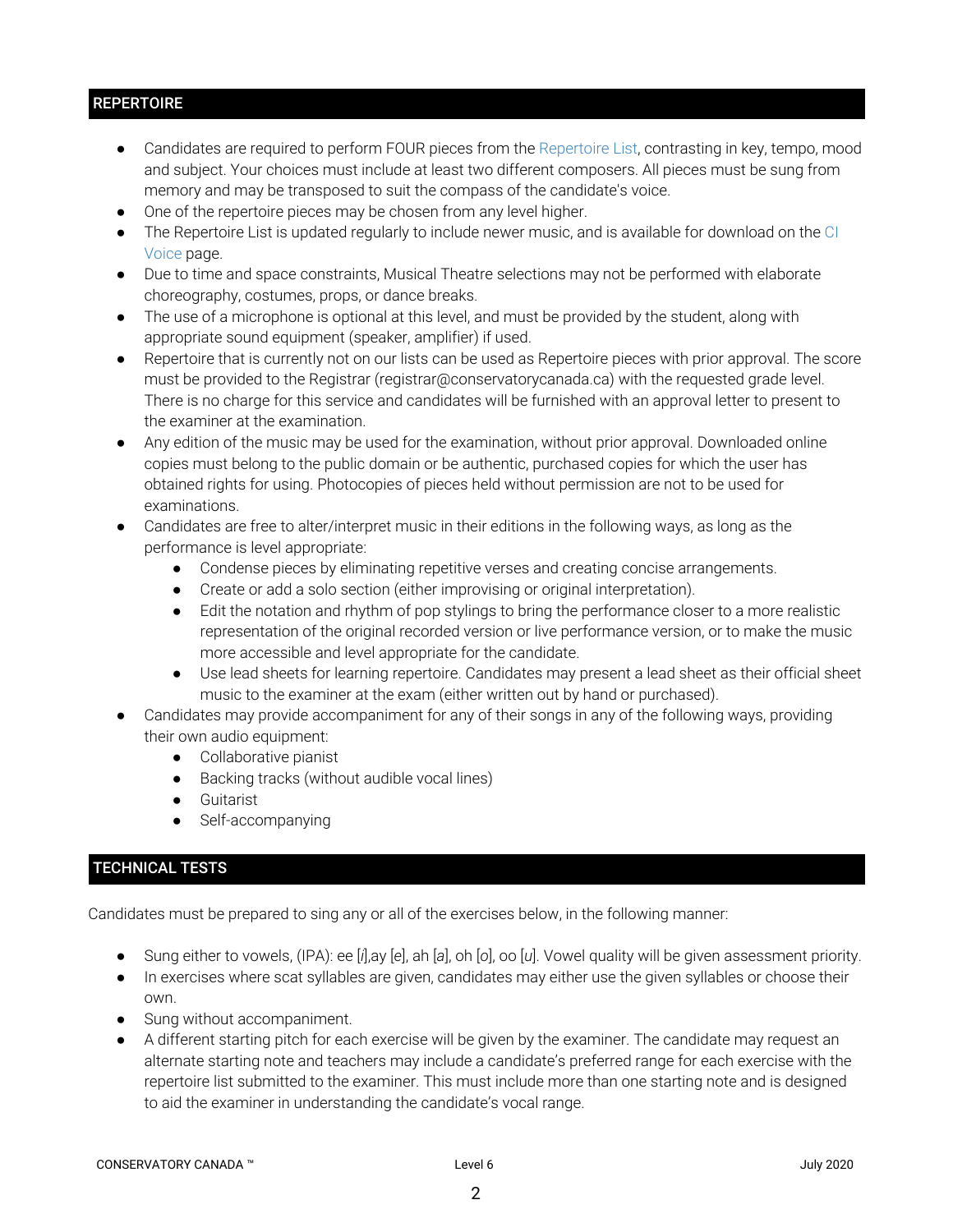- Metronome markings are to be regarded as minimum speeds.
- Exercises must be sung in one breath, unless a breath mark is indicated by a comma. In some cases, optional breath marks are included in parenthesis.
- Slurs indicate legato singing; staccato marks indicate staccato singing.

 $=88$  Major scale (legato & staccato)



-72 Jazz Melodic Minor (arpeggiated & scalar)



 $-72$  Dorian scale (ascending & descending)



-72 Dominant 7th chord arpeggiated (legato & staccato)







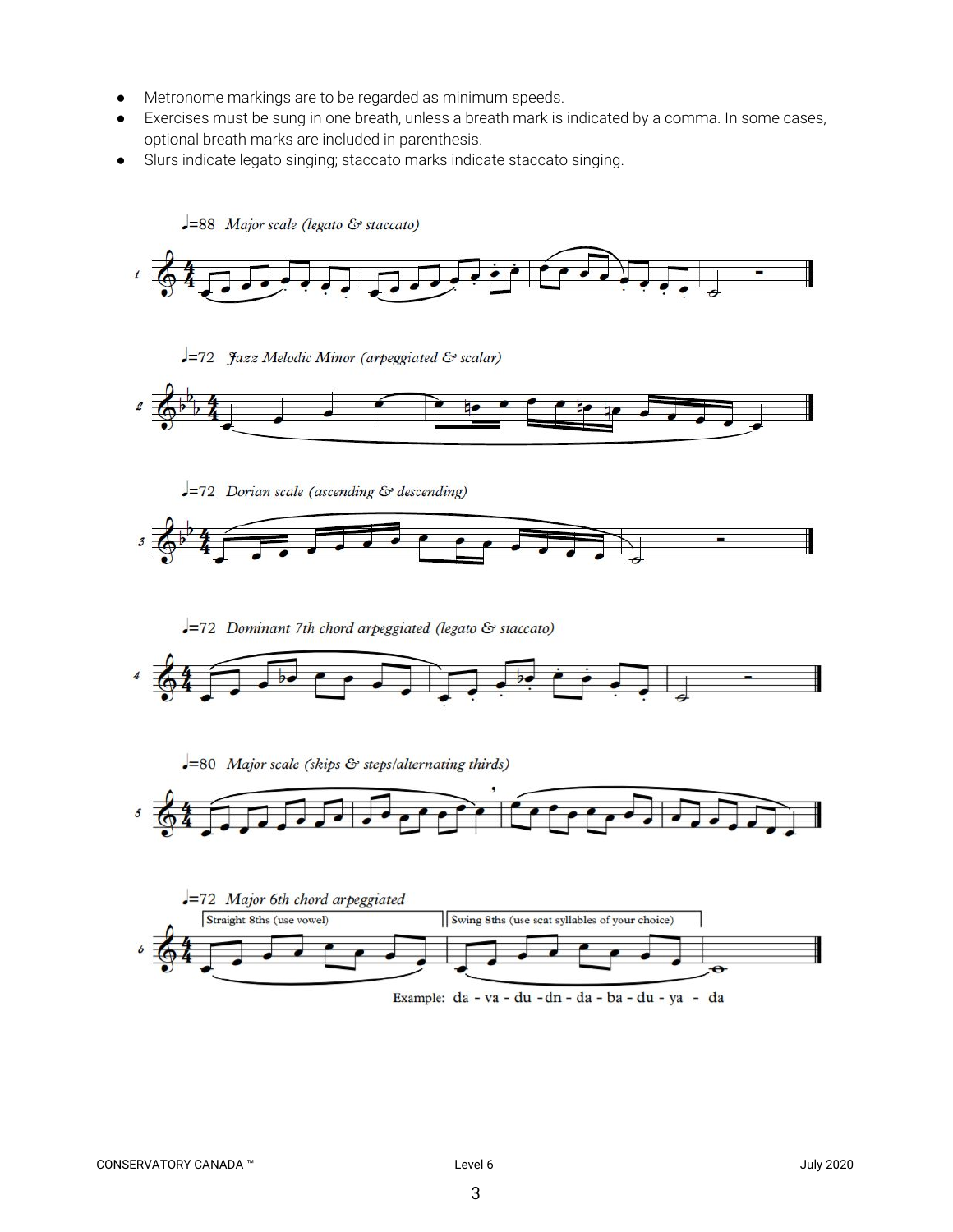$-50$  Chromatic scale (ascending & descending)



# SIGHT READING

Candidates will be given a brief period to scan the score for the following two tests:

## Rhythm

Tap or clap (at the candidate's choice) a rhythm, 4 bars in length.

- Time signature may be either 3/4 or 4/4.
- Note values may include sixteenth, eighth, dotted eighth, triplet eighth, quarter, dotted quarter, half, dotted half and whole.
- Tied notes may be used.
- Rest values may include eighth, quarter, half and whole.

*Example:*



#### Singing

To sing at sight a simple unaccompanied 4 to 8 bar melody equal in difficulty to pieces at Level 2. The melody will be within a range of one octave, including the lower leading tone. Candidates may use either any vowel of their choice, solfege syllables, or numbers. The examiner will play a I-IV-V-I chord progression (with the leading note to tonic in the upper part) on the piano to establish the tonality, followed by the tonic note.

- *●* Any major or minor key up to and including three sharps or flats.
- Time signature may be 3/4 or 4/4.
- Note values may include eighth, quarter, dotted quarter, half, dotted half and whole.
- Rest values may include quarter, half and whole.
- Intervals used may include 2nds, 3rds, 4ths, 5ths and ascending 6ths.
- The melody will begin on the tonic note.

*Example:*

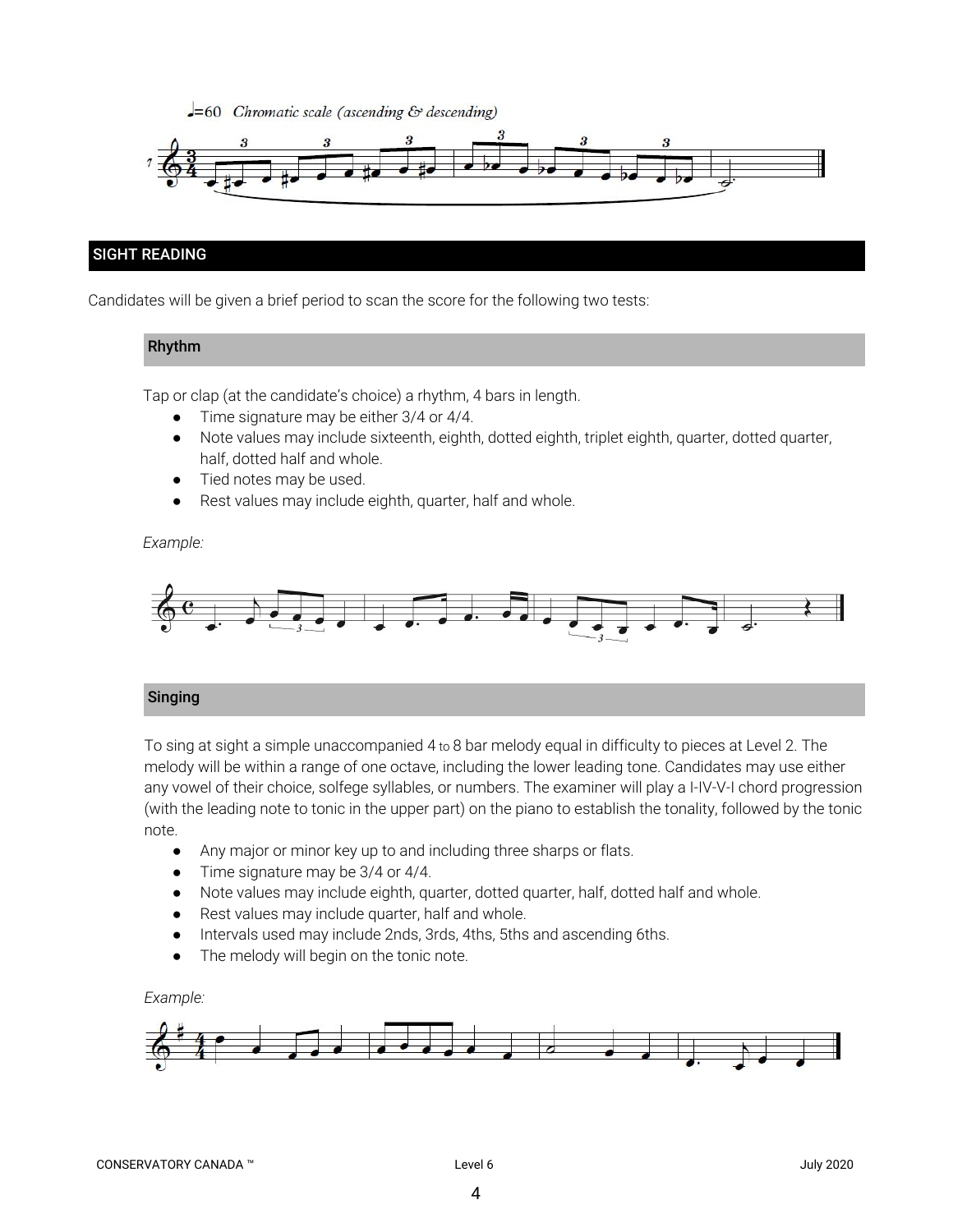## AURAL TESTS

Candidates will be required to complete the following three tests:

# Sing Back

Sing back on any vowel (at the candidate's choice), a short melody of six to eight notes in 2/4, 3/4 or 4/4 time. The melody will be based on the first five notes and lower leading tone of a major scale and will begin on a note of the tonic triad. The examiner will:

- Name the key—major and minor keys with up to and including two sharps or flats.
- Play the tonic four-note chord in broken form.
- Play the melody twice.

#### *Example:*



## Chord Identification

Identify the following chords after being played once by the examiner.

● All chords will be played in solid form.

| Chord          | <b>Inversion</b> | <b>Position</b> |
|----------------|------------------|-----------------|
| Major          | Root             | Close           |
| Minor          | Root             | Close           |
| Dominant 7th   | Root             | Close           |
| Diminished 7th | Root             | Close           |

#### Intervals

Identify or sing any of the following intervals

- If identifying, the intervals will be played once in broken form by the examiner.
- If singing, the examiner will provide a starting note.

| Ascending | <b>Descending</b> |
|-----------|-------------------|
| Minor 2nd |                   |
| Major 2nd |                   |
| Minor 3rd | Minor 3rd         |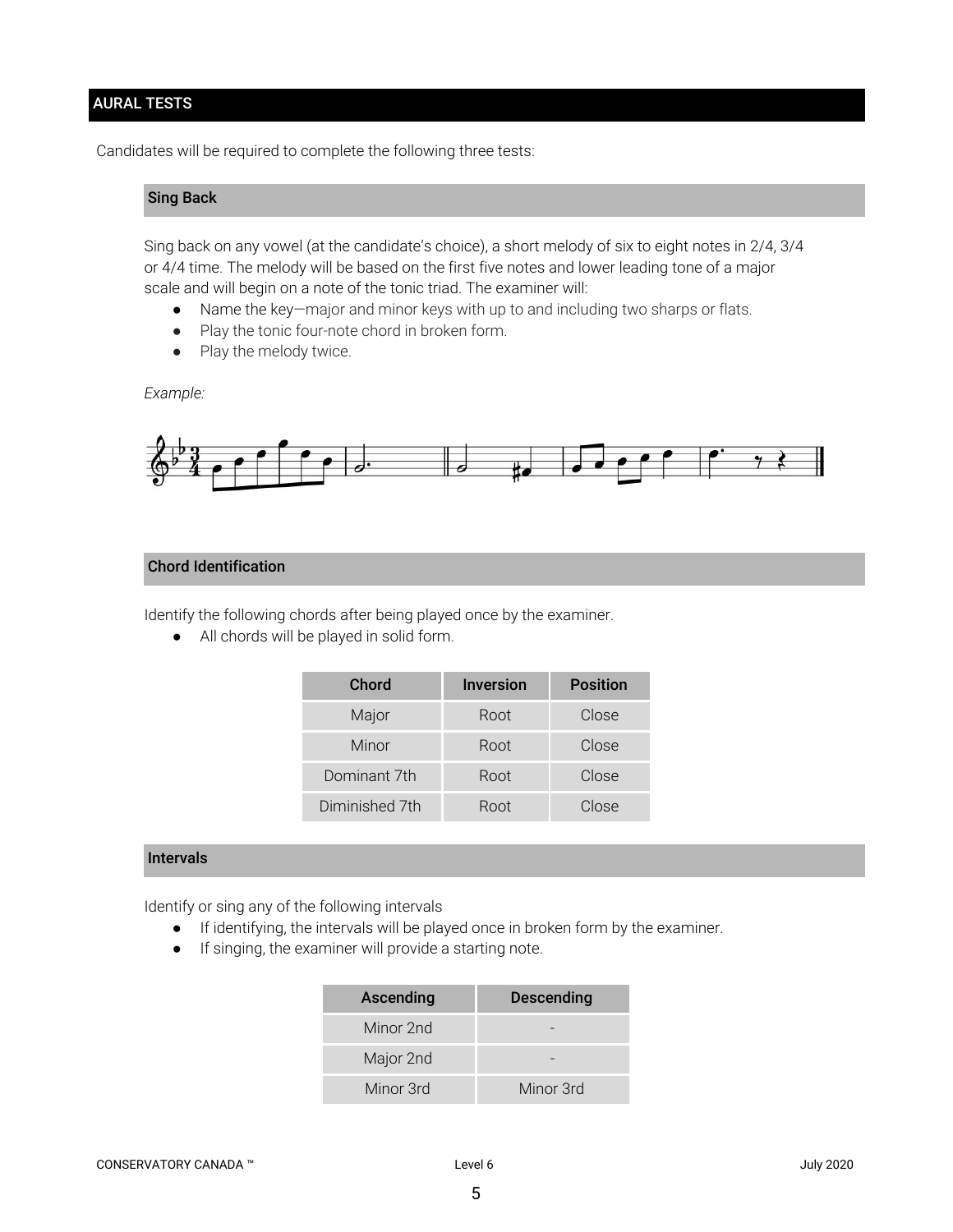| Major 3rd   | Major 3rd   |
|-------------|-------------|
| Perfect 4th | Perfect 4th |
| Perfect 5th | Perfect 5th |
| Minor 6th   | Minor 6th   |
| Major 6th   |             |
| Perfect 8th | Perfect 8th |

## IMPROVISATION *or* OWN CHOICE PIECE

Candidates must choose to prepare ONE of the following:

#### Improvisation Exercise

- Candidates choosing this option must choose a well known jazz standard or popular tune and perform it while singing along to a backing track that they provide (sourced online or original creation), or with live piano accompaniment (accompanist or self-accompany).
- Candidates must supply their own audio equipment to use at the exam, and be familiar with how to use it.
- Candidates must create their own stylistic improvisation at a suitable section in the backing track/accompaniment.
- Candidates are encouraged to use appropriate scat syllables or vowels in their improvisation.
- It is recommended that candidates provide a lead sheet or score to the examiner, outlining the form of the tune. The improvisation does not need to be notated.

## OR

#### Own Choice Piece

- The own choice piece may or may not be taken from the Repertoire Lists.
- This piece is chosen at the discretion of the teacher and student and does not require prior approval, but should be equivalent or higher in difficulty than the other pieces at this level.
- The piece must be suitable for the candidate's voice and age.
- Must be sung from memory.
- Vocal duets are acceptable, provided the candidate's part is equivalent in difficulty to this level, and a second vocalist covers the second part. The second part may be sung by the teacher.

# BACKGROUND INFORMATION

Candidates must be prepared to give verbal answers to the following questions pertaining to the repertoire pieces:

1. Without reference to the score, give the title, composer/arranger, and key of each repertoire piece. Students will not be expected to identify keys of modern pieces that are non-diatonic (i.e. atonal, modal, etc.).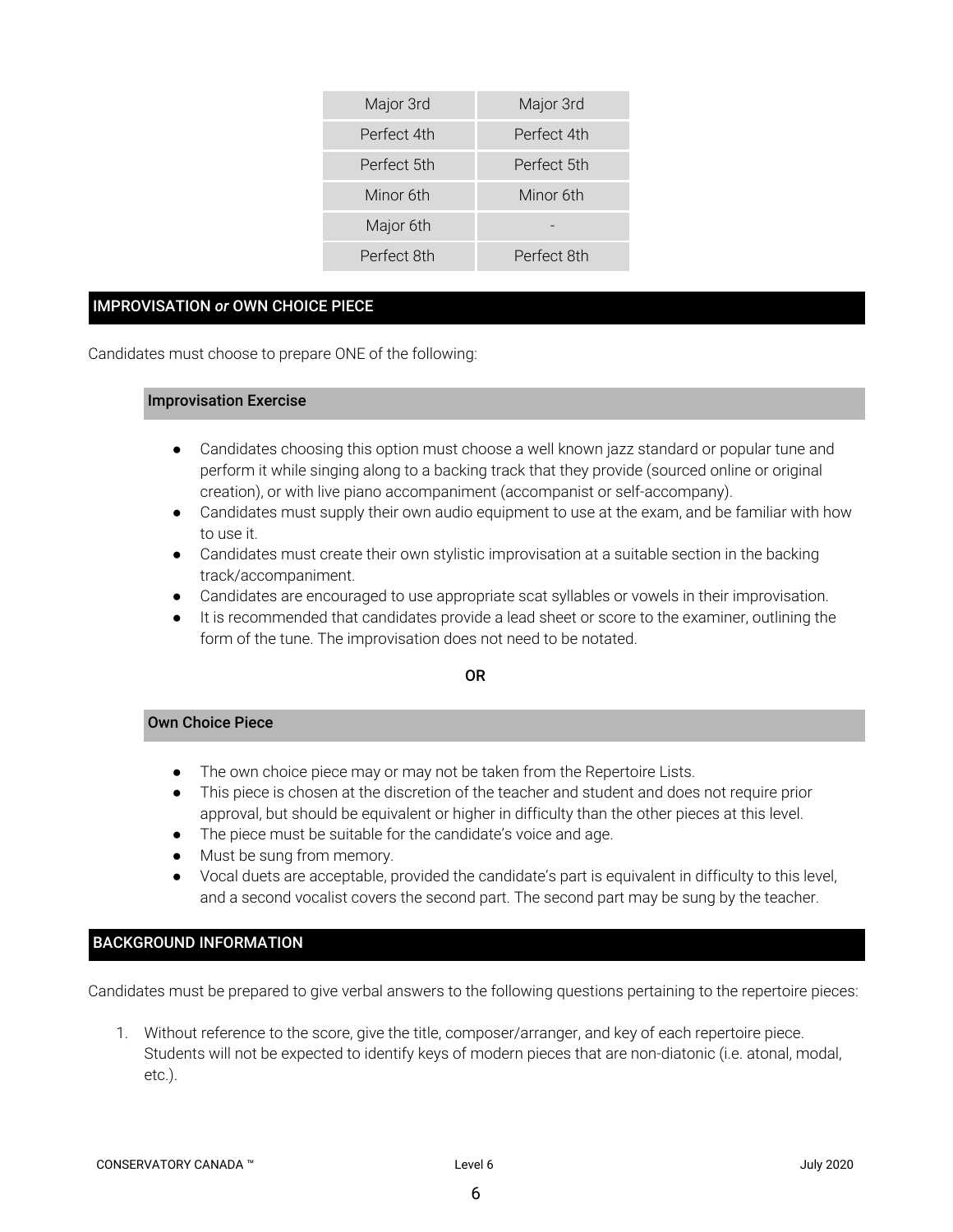- 2. Explain all signs (including clefs, time signatures, key signatures, accidentals, etc.), articulation markings (legato, staccato, accents, phrase or slur markings, etc.), dynamic markings, tempo markings, and other musical terms found in each repertoire piece.
- 3. Explain the meaning or significance of the title of each repertoire piece.
- 4. Candidates will choose *one* of the prepared repertoire pieces in which genre or style is clearly represented, and be prepared to name the style or genre and then describe or demonstrate these characteristics. Examples of representative styles include: Golden Age musical theatre, contemporary musical theatre, jazz ballad, contemporary popular, rock, etc. Marks will be awarded for elaborating using specific details that have been researched.
- 5. Candidates should be prepared to give two or three relevant details about ONE composer/arranger (Candidate's choice) of one of their repertoire pieces. Details may include the composer's nationality, instruments the composer played or wrote for, preference of music genre, famous works or associations, anecdotal information, etc.

# REPERTOIRE LIST

Listed titles are most easily sourced using an online download webstore such as musicnotes.com or sheetmusicplus.com. Compilation albums by various publishers may feature these songs, however the titles of such publications are changed and re-published frequently. We have included composers for Musical/Film titles for clarification.

#### MUSICAL THEATRE

A Cockeyed Optimist (South Pacific) Adelaide's Lament (Guys and Dolls) All Good Gifts (Godspell) Any Dream Will Do (Joseph…Dreamcoat) Anyone Can Whistle (Anyone Can Whistle) As If We Never Said Goodbye (Sunset Blvd) As Long As He Needs Me (Oliver) Beethoven Day (Good Man Charlie Brown) Bill (Showboat) Brush Up Your Shakespeare (Kiss Me Kate) C'est Moi (Camelot) Close Every Door (Joseph….Dreamcoat) Comedy Tonight (A Funny Thing...Forum) Diamonds Are A Girl's Best Friend (Gentlemen Prefer Blondes) Don't Cry For Me Argentina (Evita) Everybody Ought To Have a Maid (A Funny Thing…Forum) Everlasting (Tuck Everlasting) Feelings (The Apple Tree) Giants in the Sky (Into the Woods)

Gorgeous (The Apple Tree) Hello Young Lovers (The King And I) Hold On (Secret Garden) How Are Things in Glocca Morra? (Finian's Rainbow) How Could I Ever Know? (Secret Garden) I Cain't Say No (Oklahoma) I'd Give My Life For You (Miss Saigon) I Don't Know How To Love Him (Jesus Christ Superstar) I Got the Sun In The Morning (Annie Get Your Gun) Kansas City (Oklahoma) King Herod's Song (Jesus Christ Superstar) Live Out Loud (A Little Princess) Look To The Rainbow (Finian's Rainbow) Love Changes Everything (Aspects of Love) Make Them Hear You (Ragtime) Mamma Who Bore Me (Spring Awakening) Not While I'm Around (Sweeny Todd) One Hand One Heart (Westside Story) On My Own (Les Miserables) Once In Love With Amy (Where's Charley?) Pulled (The Addams Family) Reviewing The Situation (Olive)